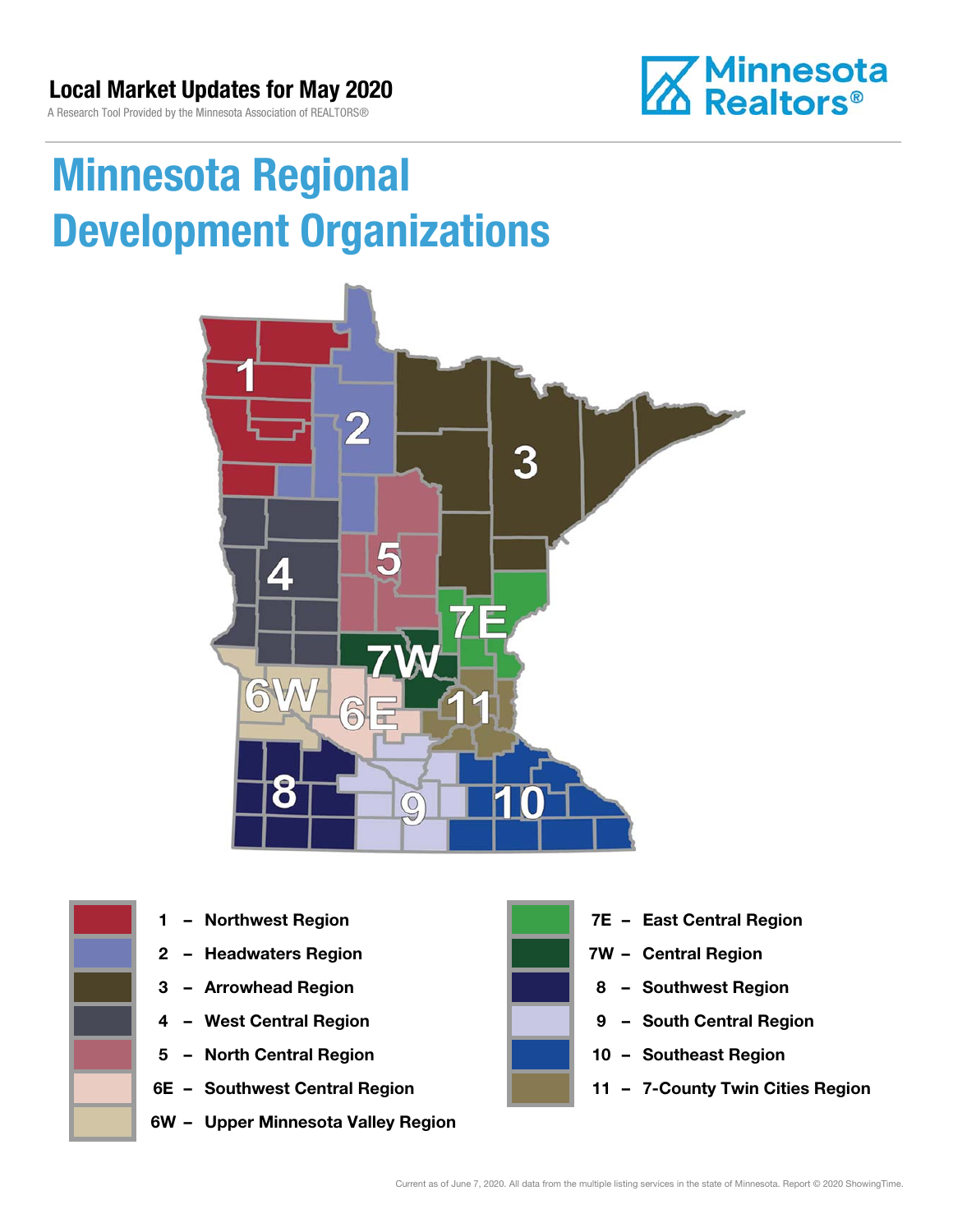

### 1 – Northwest Region

|                                          | <b>May</b> |           |                | <b>Year to Date</b> |                    |                |
|------------------------------------------|------------|-----------|----------------|---------------------|--------------------|----------------|
| <b>Key Metrics</b>                       | 2019       | 2020      | Percent Change | <b>Thru 5-2019</b>  | <b>Thru 5-2020</b> | Percent Change |
| New Listings                             | 81         | 65        | $-19.8\%$      | 265                 | 215                | $-18.9%$       |
| <b>Closed Sales</b>                      | 31         | 40        | $+29.0%$       | 131                 | 135                | $+3.1%$        |
| Median Sales Price*                      | \$157,450  | \$148,113 | - 5.9%         | \$137,500           | \$128,000          | $-6.9%$        |
| Percent of Original List Price Received* | 93.0%      | 91.0%     | $-2.2\%$       | 92.3%               | 90.8%              | $-1.6%$        |
| Days on Market Until Sale                | 213        | 181       | $-15.0%$       | 162                 | 157                | $-3.1%$        |
| Months Supply of Inventory               | 6.1        | 4.8       | $-21.3%$       | --                  | --                 | $- -$          |

\* Does not account for sale concessions and/or down payment assistance. Note: Activity for one month can sometimes look extreme due to small sample size.



#### Historical Median Sales Price Rolling 12-Month Calculation

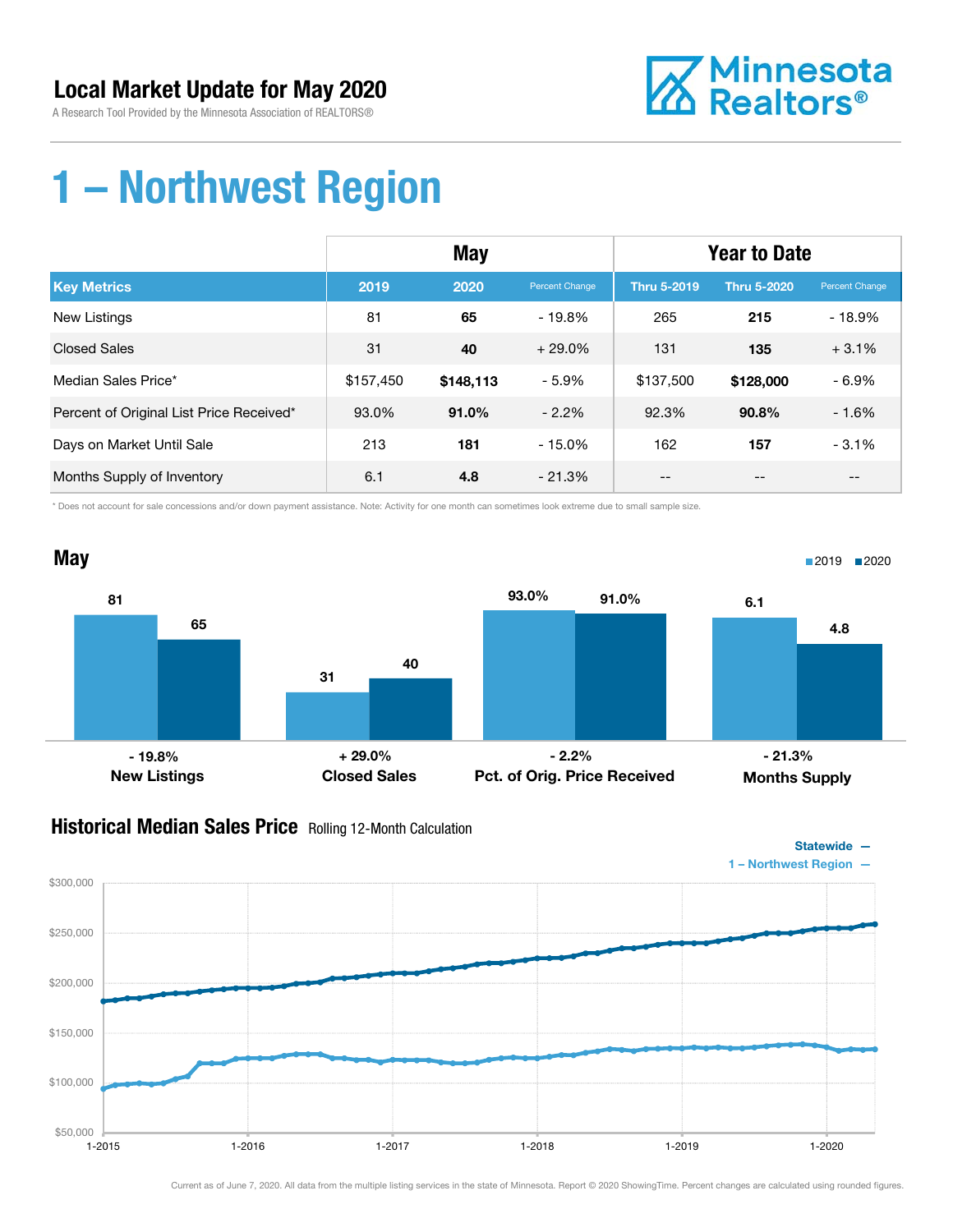

### 2 – Headwaters Region

|                                          | May       |           |                | <b>Year to Date</b> |                    |                |
|------------------------------------------|-----------|-----------|----------------|---------------------|--------------------|----------------|
| <b>Key Metrics</b>                       | 2019      | 2020      | Percent Change | <b>Thru 5-2019</b>  | <b>Thru 5-2020</b> | Percent Change |
| New Listings                             | 230       | 172       | $-25.2\%$      | 712                 | 605                | $-15.0%$       |
| <b>Closed Sales</b>                      | 120       | 90        | $-25.0%$       | 304                 | 275                | $-9.5%$        |
| Median Sales Price*                      | \$189,950 | \$207,500 | $+9.2%$        | \$175,000           | \$193,000          | $+10.3%$       |
| Percent of Original List Price Received* | 95.7%     | $95.0\%$  | $-0.7%$        | 94.4%               | 94.8%              | $+0.4%$        |
| Days on Market Until Sale                | 110       | 87        | $-20.9%$       | 120                 | 106                | $-11.7%$       |
| Months Supply of Inventory               | 5.7       | 4.5       | $-21.1\%$      | --                  | --                 | $- -$          |

\* Does not account for sale concessions and/or down payment assistance. Note: Activity for one month can sometimes look extreme due to small sample size.



#### Historical Median Sales Price Rolling 12-Month Calculation

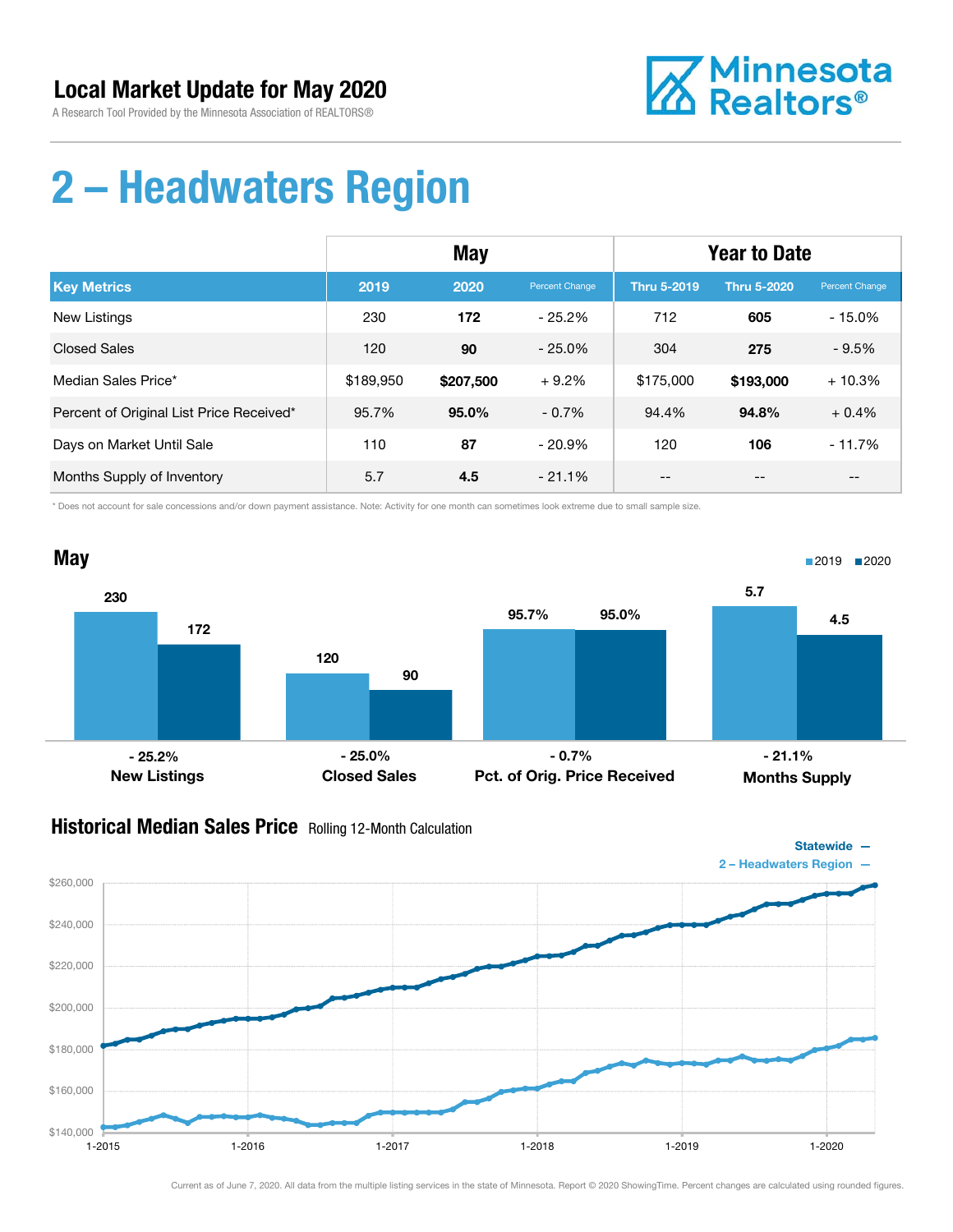

## 3 – Arrowhead Region

|                                          | <b>May</b> |           |                | <b>Year to Date</b> |                    |                       |
|------------------------------------------|------------|-----------|----------------|---------------------|--------------------|-----------------------|
| <b>Key Metrics</b>                       | 2019       | 2020      | Percent Change | <b>Thru 5-2019</b>  | <b>Thru 5-2020</b> | <b>Percent Change</b> |
| New Listings                             | 995        | 690       | $-30.7\%$      | 2,979               | 2,377              | $-20.2%$              |
| <b>Closed Sales</b>                      | 491        | 353       | $-28.1%$       | 1,525               | 1,335              | $-12.5%$              |
| Median Sales Price*                      | \$167,382  | \$185,000 | $+10.5%$       | \$160,000           | \$170,000          | $+6.3%$               |
| Percent of Original List Price Received* | 95.2%      | $95.0\%$  | $-0.2\%$       | 93.4%               | 93.9%              | $+0.5%$               |
| Days on Market Until Sale                | 84         | 77        | - 8.3%         | 92                  | 87                 | $-5.4%$               |
| Months Supply of Inventory               | 6.0        | 5.1       | $-15.0\%$      | --                  | $- -$              | $- -$                 |

\* Does not account for sale concessions and/or down payment assistance. Note: Activity for one month can sometimes look extreme due to small sample size.



#### Historical Median Sales Price Rolling 12-Month Calculation

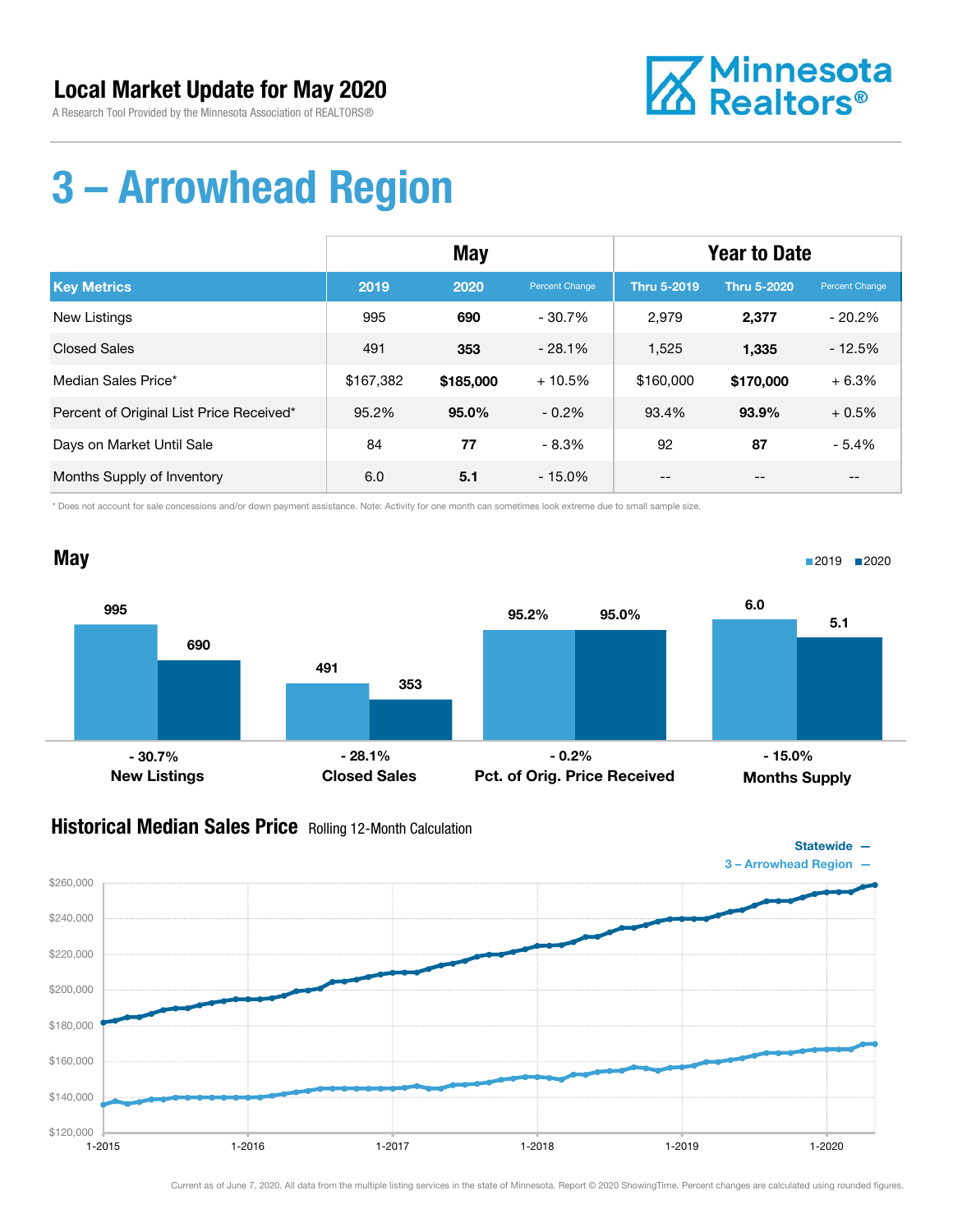

## 4 – West Central Region

|                                          | May       |           |                | <b>Year to Date</b> |                    |                       |
|------------------------------------------|-----------|-----------|----------------|---------------------|--------------------|-----------------------|
| <b>Key Metrics</b>                       | 2019      | 2020      | Percent Change | <b>Thru 5-2019</b>  | <b>Thru 5-2020</b> | <b>Percent Change</b> |
| New Listings                             | 499       | 384       | $-23.0\%$      | 1.554               | 1.379              | $-11.3%$              |
| <b>Closed Sales</b>                      | 220       | 220       | $0.0\%$        | 656                 | 681                | $+3.8%$               |
| Median Sales Price*                      | \$199,500 | \$203,200 | $+1.9%$        | \$189,900           | \$199,000          | $+4.8%$               |
| Percent of Original List Price Received* | 95.6%     | 95.5%     | $-0.1\%$       | 93.9%               | 94.8%              | $+1.0%$               |
| Days on Market Until Sale                | 80        | 79        | $-1.3%$        | 90                  | 81                 | $-10.0%$              |
| Months Supply of Inventory               | 5.9       | 4.6       | $-22.0\%$      | --                  |                    | --                    |

\* Does not account for sale concessions and/or down payment assistance. Note: Activity for one month can sometimes look extreme due to small sample size.



#### Historical Median Sales Price Rolling 12-Month Calculation

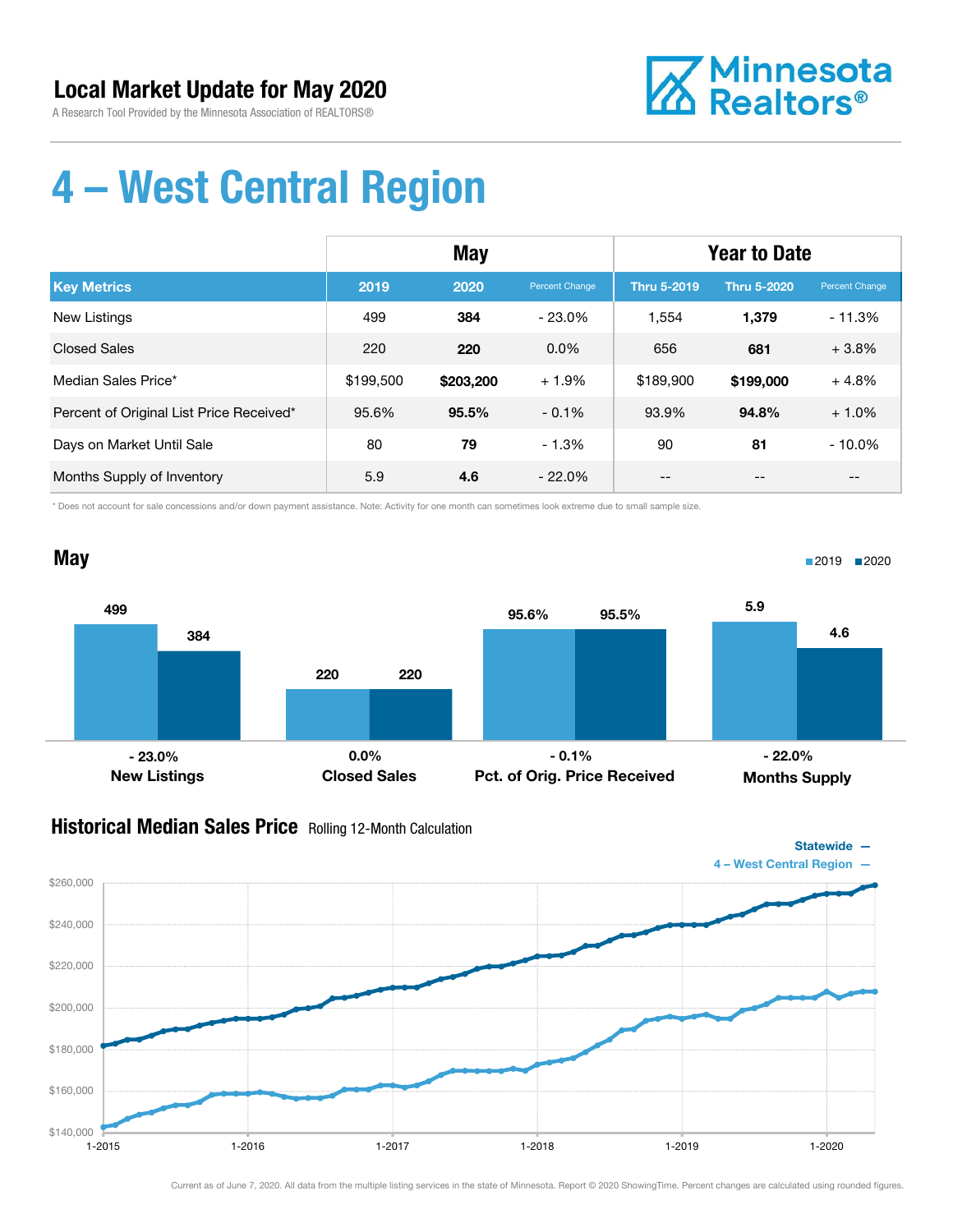

### 5 – North Central Region

|                                          | May       |           |                       | <b>Year to Date</b> |                    |                |
|------------------------------------------|-----------|-----------|-----------------------|---------------------|--------------------|----------------|
| <b>Key Metrics</b>                       | 2019      | 2020      | <b>Percent Change</b> | <b>Thru 5-2019</b>  | <b>Thru 5-2020</b> | Percent Change |
| New Listings                             | 549       | 462       | $-15.8%$              | 1,772               | 1,554              | $-12.3%$       |
| <b>Closed Sales</b>                      | 305       | 275       | $-9.8%$               | 917                 | 857                | $-6.5%$        |
| Median Sales Price*                      | \$210,000 | \$225,000 | $+7.1%$               | \$189,000           | \$194,650          | $+3.0%$        |
| Percent of Original List Price Received* | 96.2%     | 95.3%     | $-0.9\%$              | 94.6%               | 94.6%              | 0.0%           |
| Days on Market Until Sale                | 73        | 73        | $0.0\%$               | 84                  | 84                 | 0.0%           |
| Months Supply of Inventory               | 5.3       | 3.9       | $-26.4%$              | --                  |                    | --             |

\* Does not account for sale concessions and/or down payment assistance. Note: Activity for one month can sometimes look extreme due to small sample size.



#### Historical Median Sales Price Rolling 12-Month Calculation

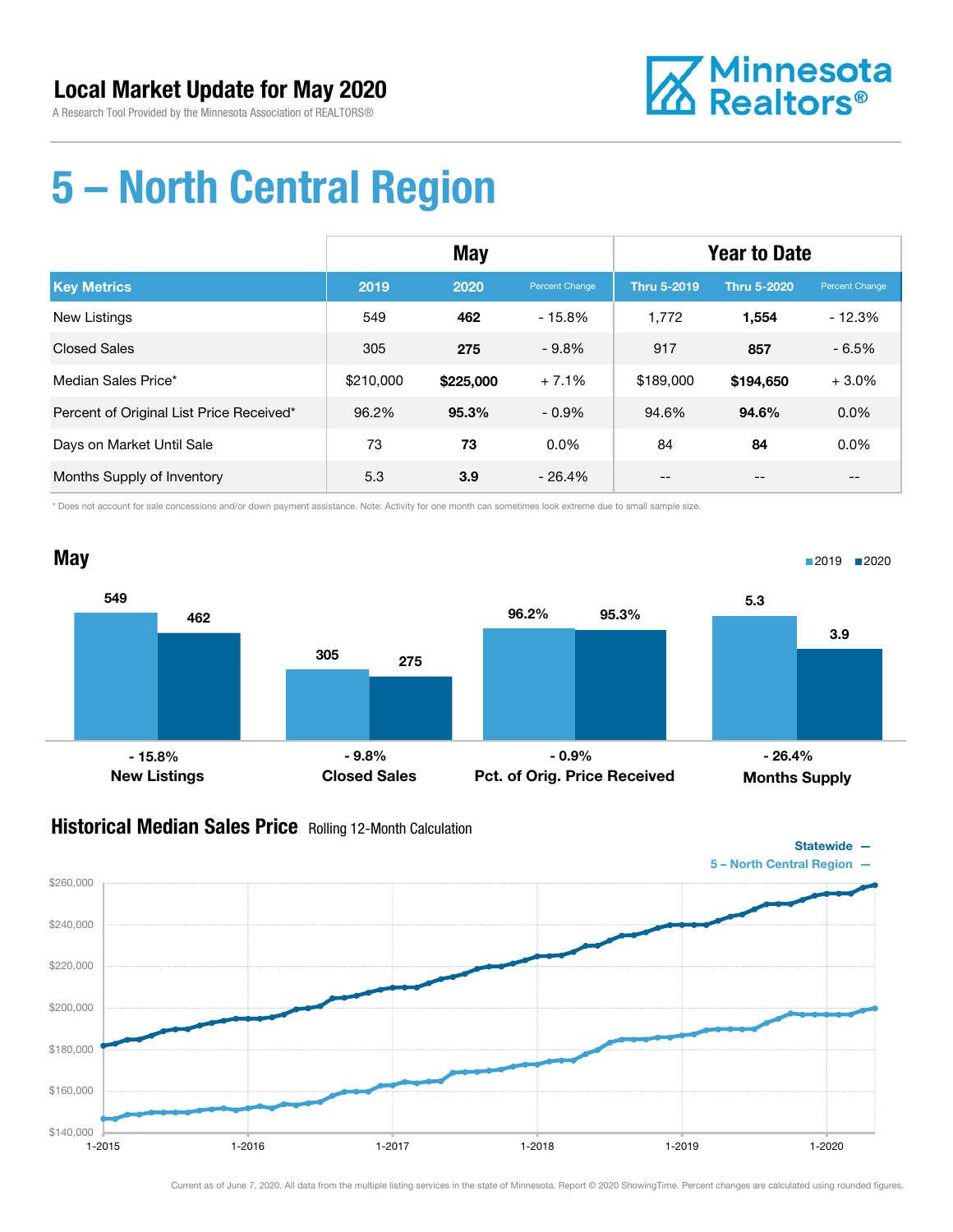

### 6E – Southwest Central Region

|                                          | <b>May</b> |           |                | <b>Year to Date</b> |                    |                       |
|------------------------------------------|------------|-----------|----------------|---------------------|--------------------|-----------------------|
| <b>Key Metrics</b>                       | 2019       | 2020      | Percent Change | <b>Thru 5-2019</b>  | <b>Thru 5-2020</b> | <b>Percent Change</b> |
| New Listings                             | 266        | 171       | $-35.7\%$      | 806                 | 681                | $-15.5%$              |
| <b>Closed Sales</b>                      | 147        | 126       | $-14.3%$       | 500                 | 492                | $-1.6%$               |
| Median Sales Price*                      | \$166,750  | \$196,350 | $+17.8%$       | \$158,750           | \$176,500          | $+11.2%$              |
| Percent of Original List Price Received* | 94.9%      | 95.8%     | $+0.9\%$       | 94.3%               | 95.7%              | $+1.5%$               |
| Days on Market Until Sale                | 77         | 75        | $-2.6%$        | 87                  | 69                 | $-20.7%$              |
| Months Supply of Inventory               | 3.6        | 2.7       | - 25.0%        | --                  |                    | --                    |

\* Does not account for sale concessions and/or down payment assistance. Note: Activity for one month can sometimes look extreme due to small sample size.



#### Historical Median Sales Price Rolling 12-Month Calculation

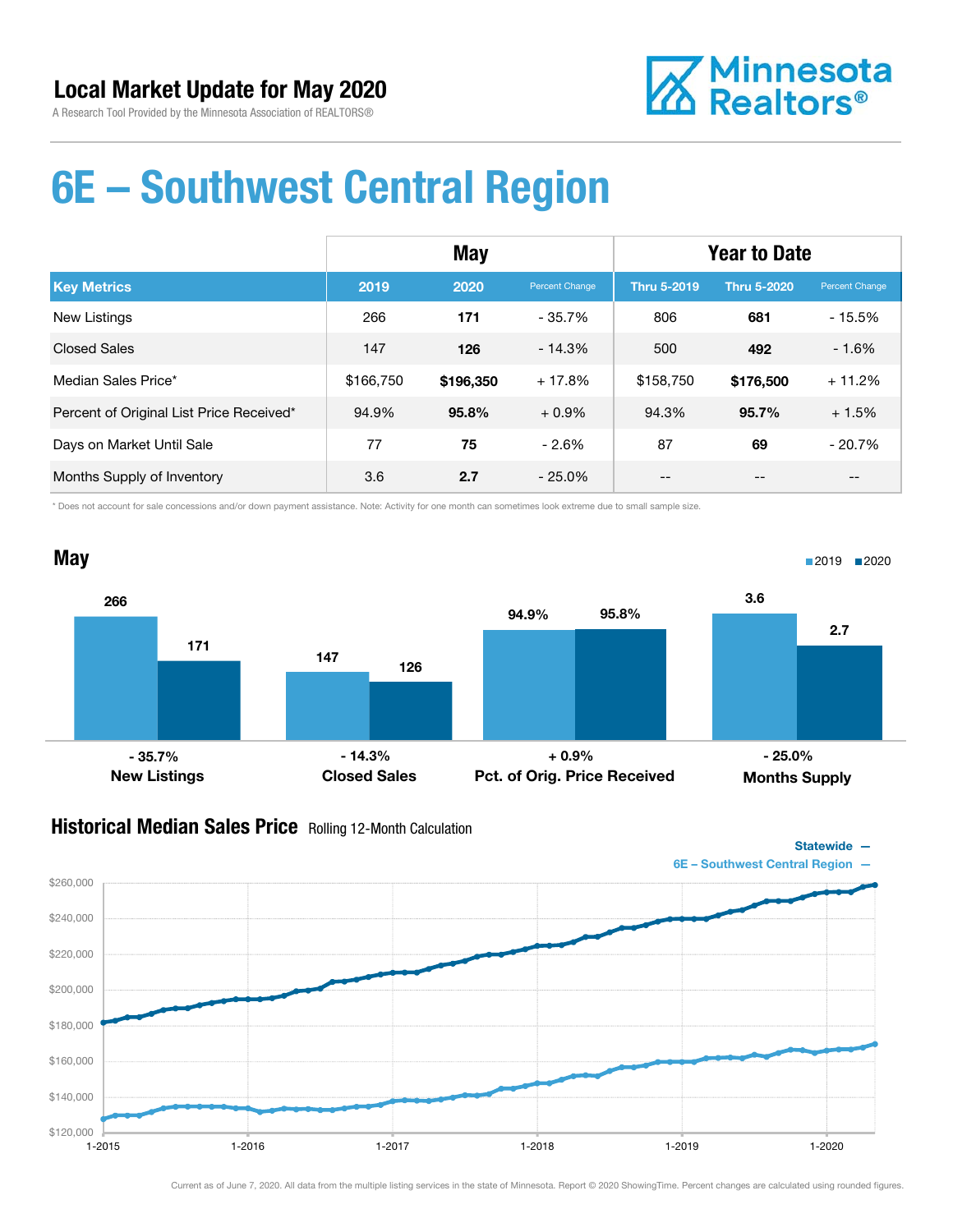



### 6W – Upper Minnesota Valley Region

|                                          | <b>May</b> |           |                | <b>Year to Date</b> |                    |                       |
|------------------------------------------|------------|-----------|----------------|---------------------|--------------------|-----------------------|
| <b>Key Metrics</b>                       | 2019       | 2020      | Percent Change | <b>Thru 5-2019</b>  | <b>Thru 5-2020</b> | <b>Percent Change</b> |
| New Listings                             | 73         | 42        | $-42.5%$       | 207                 | 162                | $-21.7%$              |
| <b>Closed Sales</b>                      | 44         | 28        | $-36.4%$       | 129                 | 114                | $-11.6%$              |
| Median Sales Price*                      | \$86,750   | \$108,250 | $+24.8%$       | \$85,500            | \$90,000           | $+5.3%$               |
| Percent of Original List Price Received* | 90.0%      | 91.2%     | $+1.3%$        | 89.7%               | 89.4%              | $-0.3%$               |
| Days on Market Until Sale                | 137        | 139       | $+1.5%$        | 134                 | 113                | $-15.7%$              |
| Months Supply of Inventory               | 6.2        | 4.9       | - 21.0%        | --                  | --                 | --                    |

\* Does not account for sale concessions and/or down payment assistance. Note: Activity for one month can sometimes look extreme due to small sample size.



#### Historical Median Sales Price Rolling 12-Month Calculation



Statewide —

6W – Upper Minnesota Valley Region —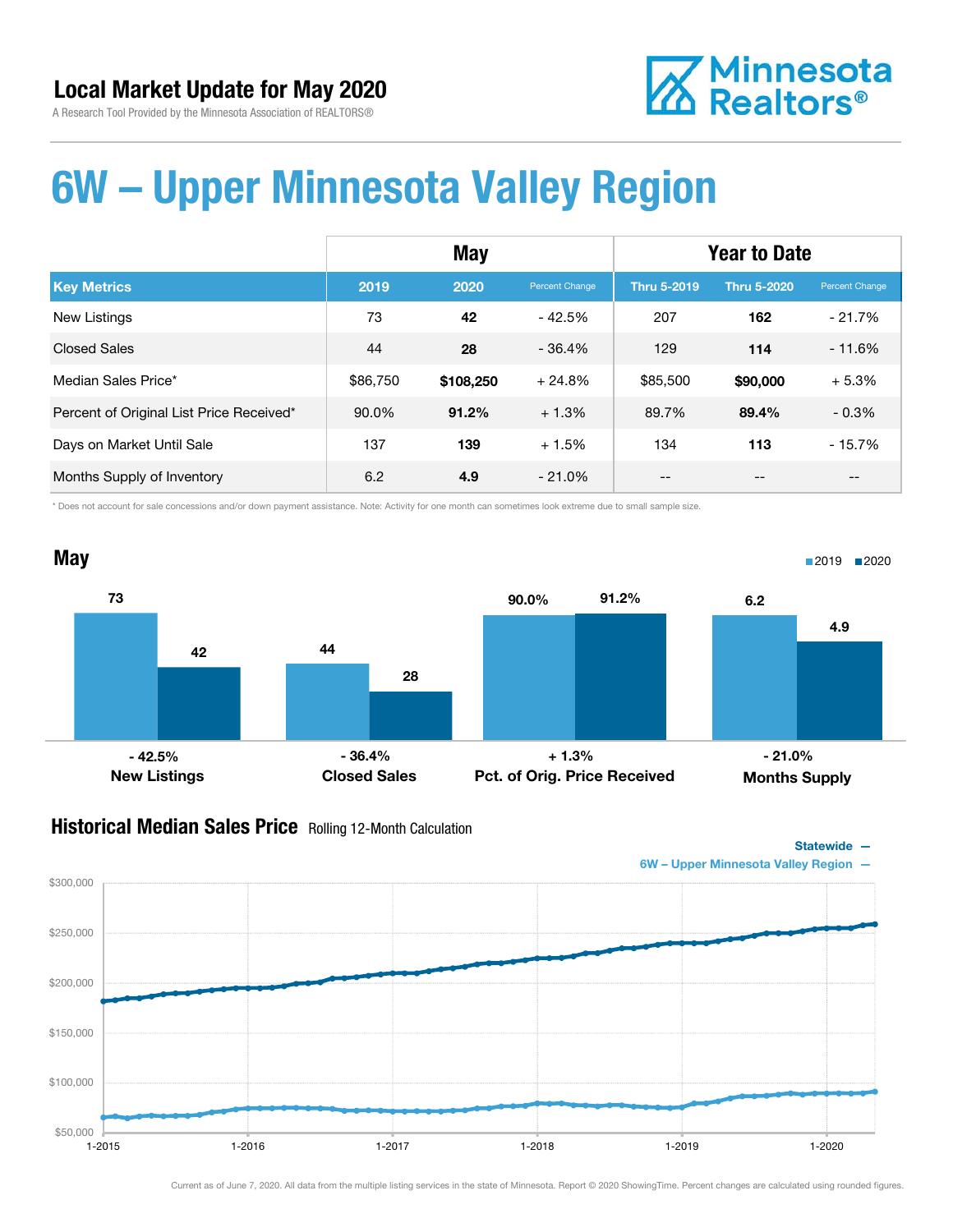

## 7E – East Central Region

|                                          | May       |           |                | <b>Year to Date</b> |                    |                |
|------------------------------------------|-----------|-----------|----------------|---------------------|--------------------|----------------|
| <b>Key Metrics</b>                       | 2019      | 2020      | Percent Change | <b>Thru 5-2019</b>  | <b>Thru 5-2020</b> | Percent Change |
| New Listings                             | 495       | 391       | $-21.0\%$      | 1.524               | 1.472              | $-3.4%$        |
| <b>Closed Sales</b>                      | 265       | 242       | $-8.7\%$       | 916                 | 907                | $-1.0%$        |
| Median Sales Price*                      | \$222,500 | \$239,950 | $+7.8%$        | \$217.075           | \$233,000          | $+7.3%$        |
| Percent of Original List Price Received* | 98.3%     | 98.4%     | $+0.1\%$       | 97.5%               | 97.2%              | $-0.3%$        |
| Days on Market Until Sale                | 54        | 48        | $-11.1%$       | 63                  | 58                 | $-7.9%$        |
| Months Supply of Inventory               | 3.4       | 2.5       | $-26.5%$       | --                  | --                 | $- -$          |

\* Does not account for sale concessions and/or down payment assistance. Note: Activity for one month can sometimes look extreme due to small sample size.



#### Historical Median Sales Price Rolling 12-Month Calculation

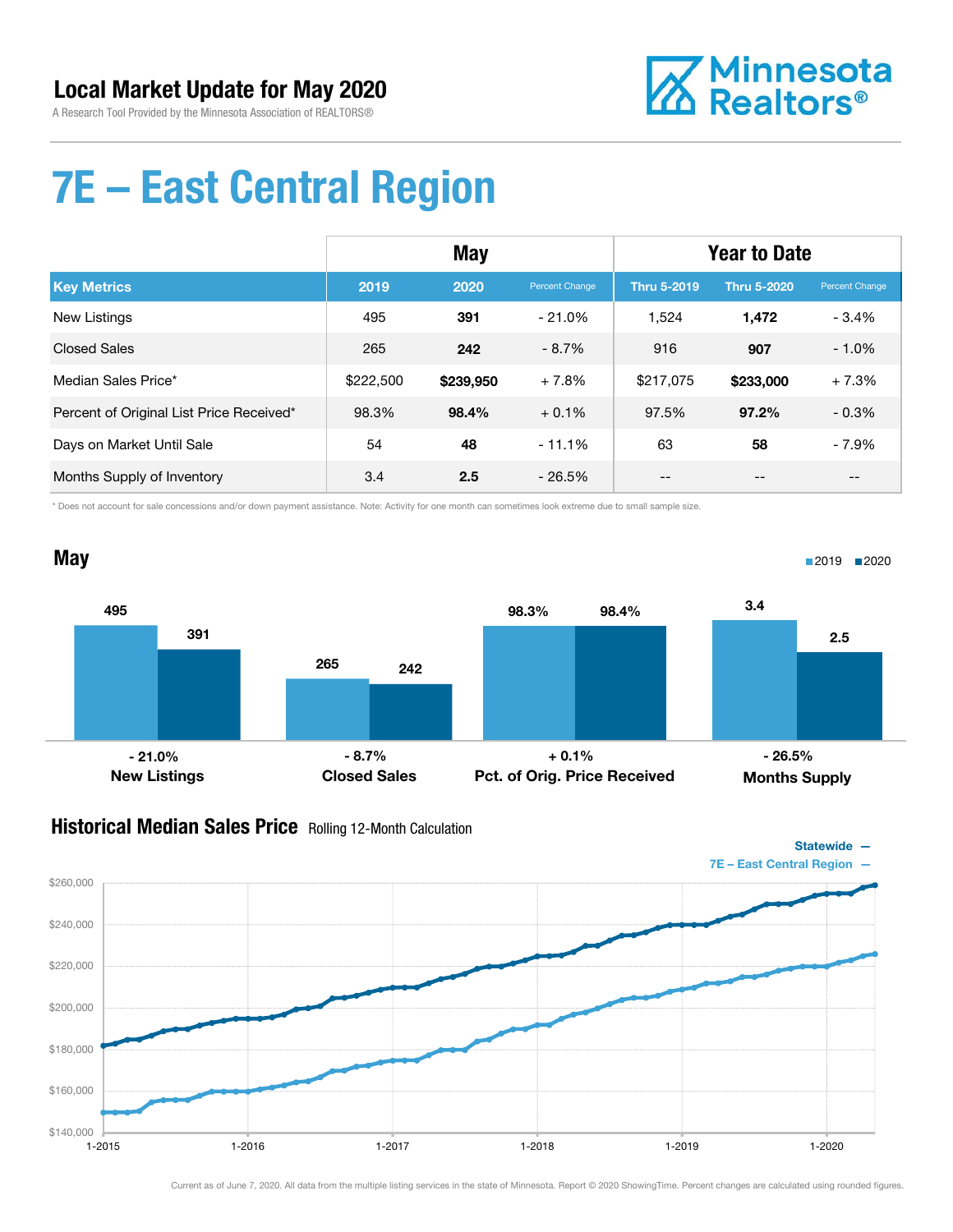

# 7W – Central Region

|                                          | <b>May</b> |           |                | <b>Year to Date</b> |                    |                |
|------------------------------------------|------------|-----------|----------------|---------------------|--------------------|----------------|
| <b>Key Metrics</b>                       | 2019       | 2020      | Percent Change | <b>Thru 5-2019</b>  | <b>Thru 5-2020</b> | Percent Change |
| New Listings                             | 1.233      | 1,017     | $-17.5%$       | 4,059               | 4,114              | $+1.4%$        |
| <b>Closed Sales</b>                      | 757        | 677       | $-10.6%$       | 2.361               | 2,389              | $+1.2%$        |
| Median Sales Price*                      | \$244,900  | \$255,500 | $+4.3%$        | \$236,000           | \$249,000          | $+5.5%$        |
| Percent of Original List Price Received* | 98.6%      | 99.0%     | $+0.4%$        | 97.8%               | 98.1%              | $+0.3%$        |
| Days on Market Until Sale                | 47         | 40        | $-14.9%$       | 56                  | 53                 | $-5.4%$        |
| Months Supply of Inventory               | 3.2        | 2.5       | $-21.9%$       | $- -$               | --                 | $- -$          |

\* Does not account for sale concessions and/or down payment assistance. Note: Activity for one month can sometimes look extreme due to small sample size.



#### Historical Median Sales Price Rolling 12-Month Calculation

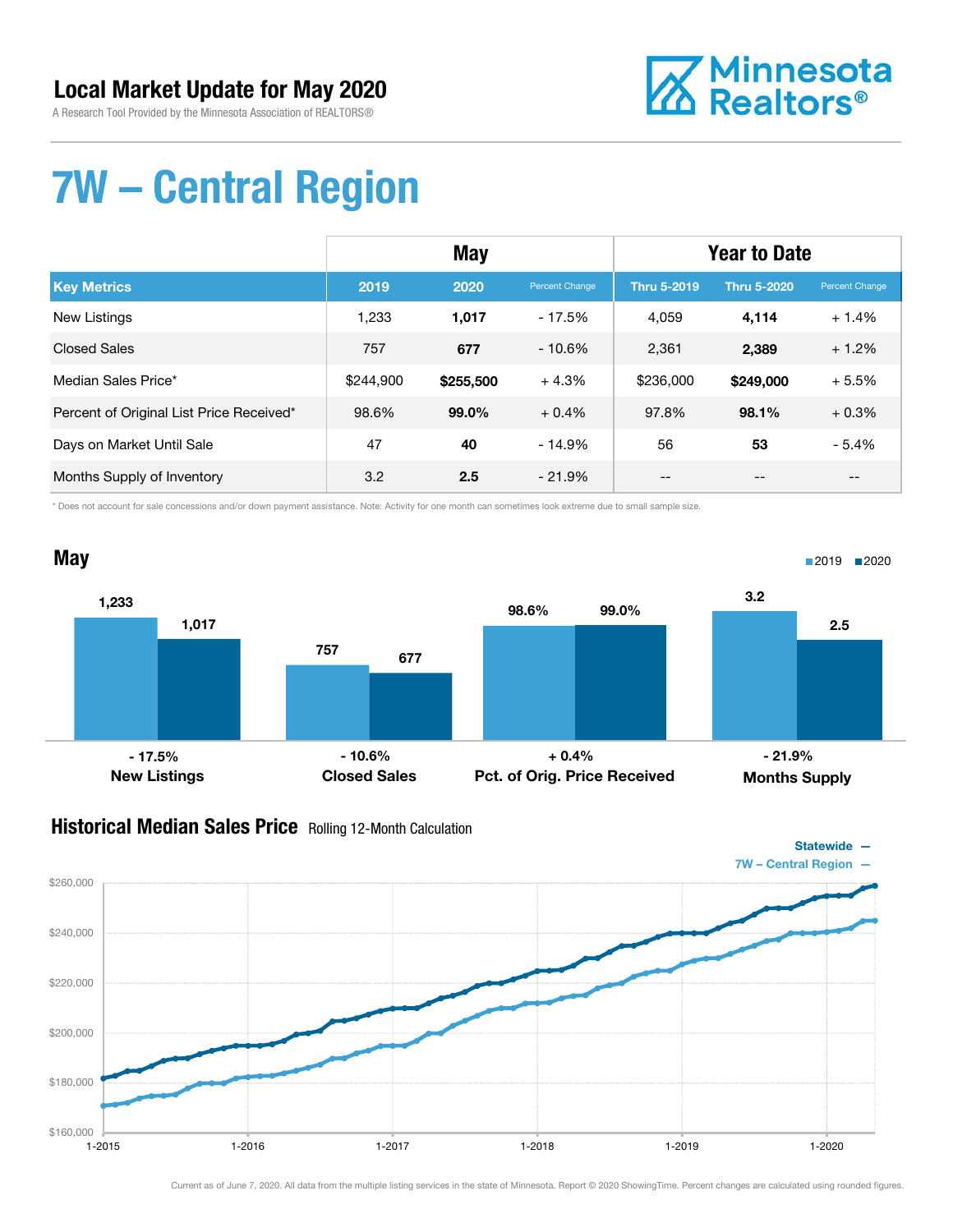

### 8 – Southwest Region

|                                          | May       |           |                | <b>Year to Date</b> |                    |                |
|------------------------------------------|-----------|-----------|----------------|---------------------|--------------------|----------------|
| <b>Key Metrics</b>                       | 2019      | 2020      | Percent Change | <b>Thru 5-2019</b>  | <b>Thru 5-2020</b> | Percent Change |
| <b>New Listings</b>                      | 154       | 146       | $-5.2\%$       | 499                 | 488                | $-2.2\%$       |
| <b>Closed Sales</b>                      | 81        | 90        | $+11.1%$       | 269                 | 319                | $+18.6%$       |
| Median Sales Price*                      | \$108,000 | \$161,000 | $+49.1%$       | \$101,000           | \$128,000          | $+26.7%$       |
| Percent of Original List Price Received* | 93.0%     | 92.8%     | $-0.2\%$       | 90.5%               | 90.7%              | $+0.2%$        |
| Days on Market Until Sale                | 85        | 92        | $+8.2%$        | 112                 | 100                | $-10.7%$       |
| Months Supply of Inventory               | 5.8       | 3.8       | $-34.5%$       | --                  | --                 | $- -$          |

\* Does not account for sale concessions and/or down payment assistance. Note: Activity for one month can sometimes look extreme due to small sample size.



#### Historical Median Sales Price Rolling 12-Month Calculation

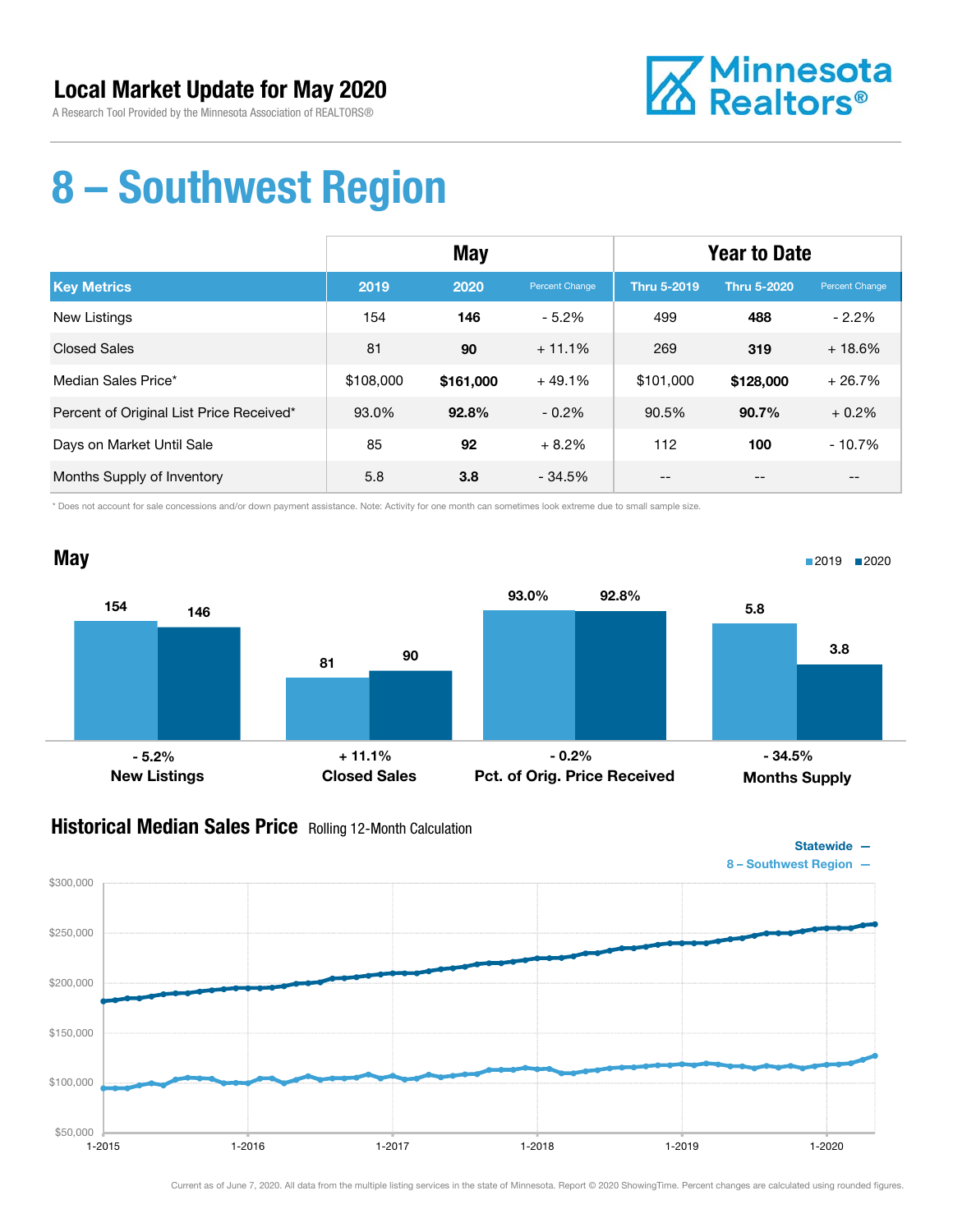

# 9 – South Central Region

|                                          | May       |           |                | <b>Year to Date</b> |                    |                       |
|------------------------------------------|-----------|-----------|----------------|---------------------|--------------------|-----------------------|
| <b>Key Metrics</b>                       | 2019      | 2020      | Percent Change | <b>Thru 5-2019</b>  | <b>Thru 5-2020</b> | <b>Percent Change</b> |
| New Listings                             | 488       | 360       | $-26.2\%$      | 1.531               | 1.439              | - 6.0%                |
| <b>Closed Sales</b>                      | 293       | 295       | $+0.7%$        | 903                 | 1,003              | $+11.1%$              |
| Median Sales Price*                      | \$175,000 | \$201,250 | $+15.0%$       | \$165,000           | \$180,000          | $+9.1%$               |
| Percent of Original List Price Received* | 95.2%     | 96.3%     | $+1.2%$        | 94.0%               | 94.9%              | $+1.0%$               |
| Days on Market Until Sale                | 103       | 99        | $-3.9\%$       | 109                 | 103                | $-5.5%$               |
| Months Supply of Inventory               | 3.6       | 2.7       | $-25.0\%$      | --                  | --                 | --                    |

\* Does not account for sale concessions and/or down payment assistance. Note: Activity for one month can sometimes look extreme due to small sample size.



#### Historical Median Sales Price Rolling 12-Month Calculation

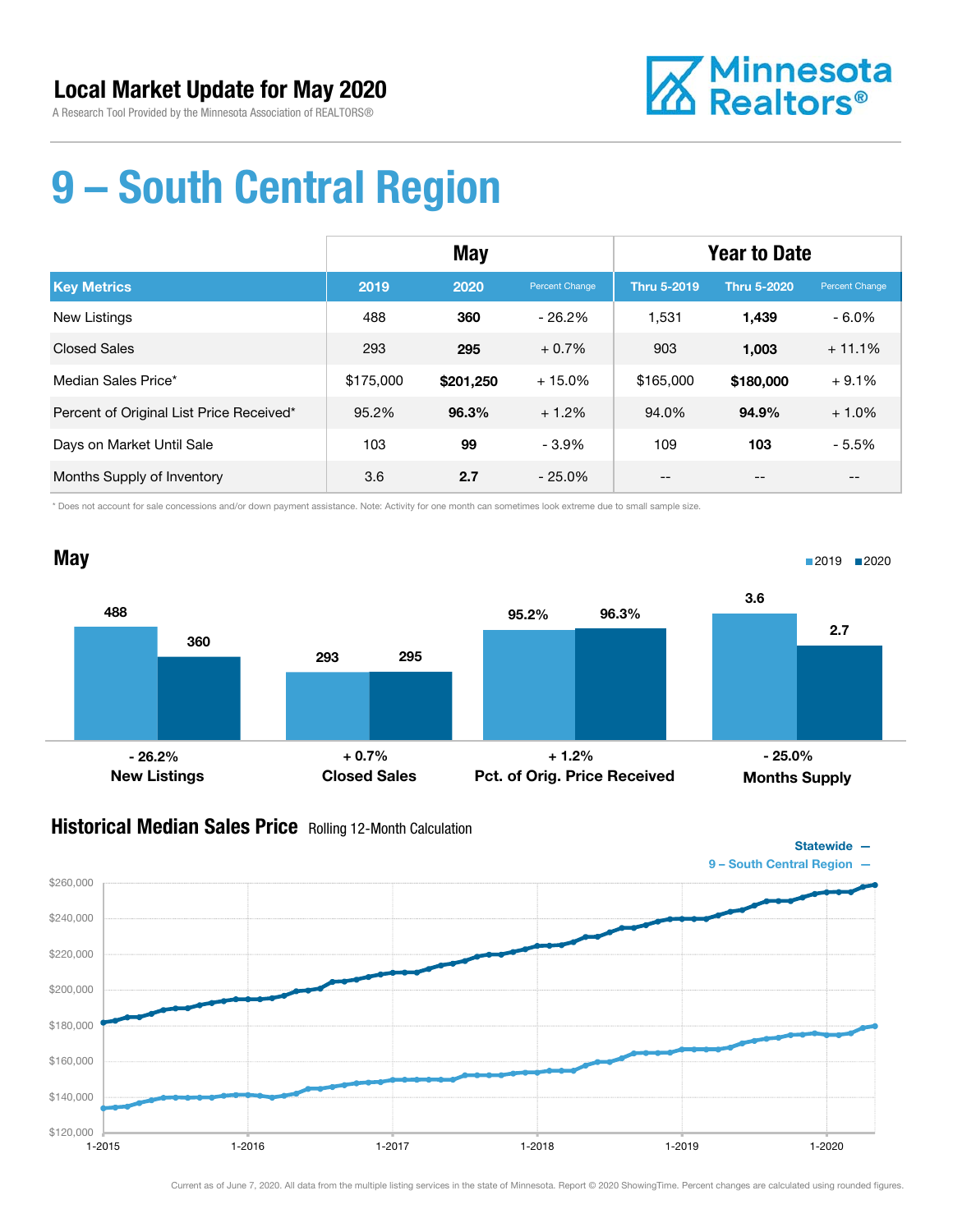

### 10 – Southeast Region

|                                          | <b>May</b> |           |                | <b>Year to Date</b> |                    |                |
|------------------------------------------|------------|-----------|----------------|---------------------|--------------------|----------------|
| <b>Key Metrics</b>                       | 2019       | 2020      | Percent Change | <b>Thru 5-2019</b>  | <b>Thru 5-2020</b> | Percent Change |
| New Listings                             | 935        | 808       | - 13.6%        | 3.408               | 3,281              | $-3.7%$        |
| <b>Closed Sales</b>                      | 732        | 561       | $-23.4%$       | 2.257               | 2,263              | $+0.3%$        |
| Median Sales Price*                      | \$210,000  | \$224,900 | $+7.1%$        | \$203,000           | \$219,000          | $+7.9%$        |
| Percent of Original List Price Received* | 97.6%      | 97.8%     | $+0.2\%$       | 96.7%               | 96.8%              | $+0.1%$        |
| Days on Market Until Sale                | 59         | 49        | $-16.9%$       | 65                  | 63                 | $-3.1%$        |
| Months Supply of Inventory               | 2.9        | 2.3       | $-20.7\%$      | --                  | --                 | --             |

\* Does not account for sale concessions and/or down payment assistance. Note: Activity for one month can sometimes look extreme due to small sample size.



#### Historical Median Sales Price Rolling 12-Month Calculation